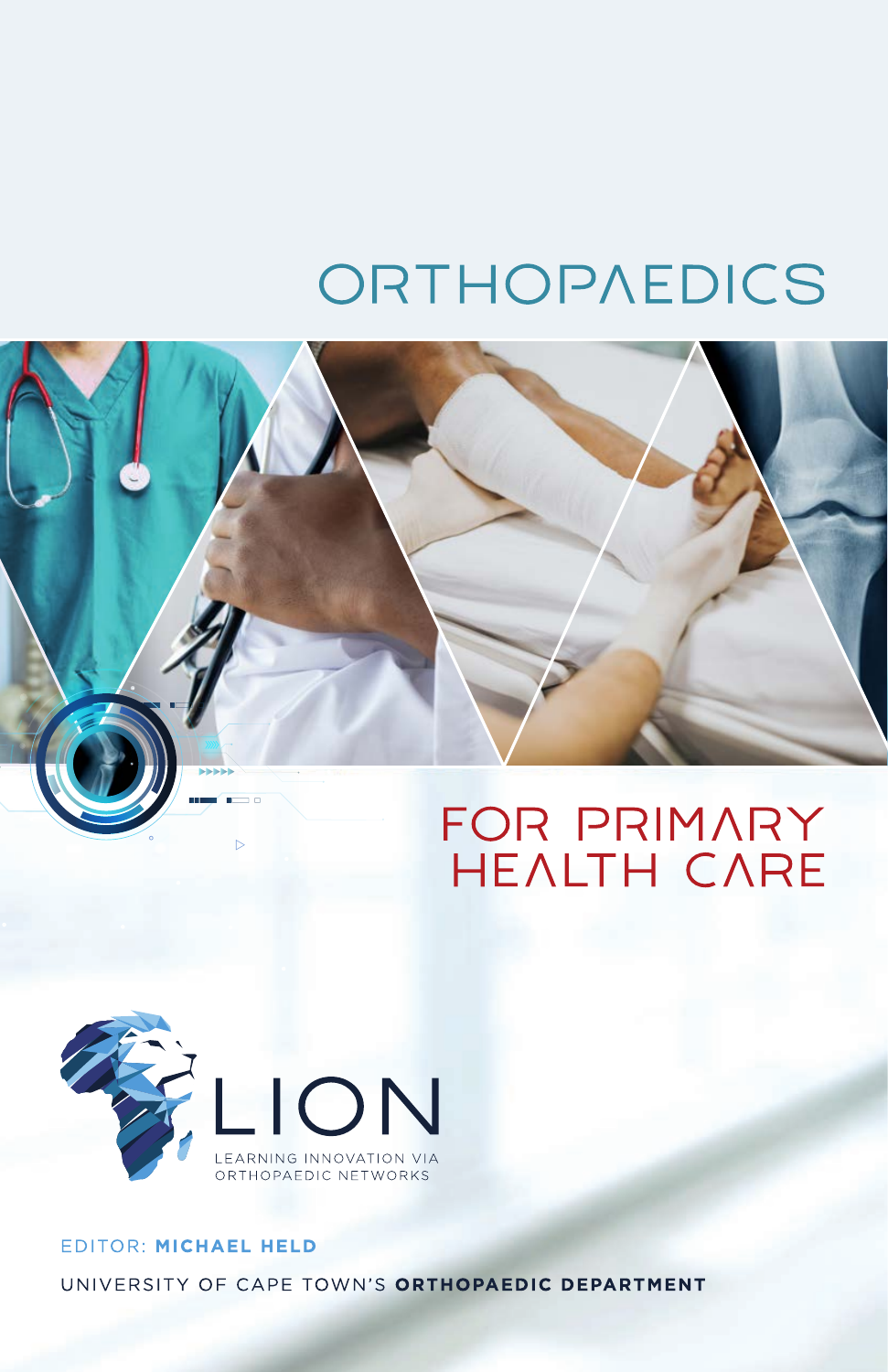## **Injuries of the shouldergirdle**

#### by Ntambue Kauta & Stephen Roche

## **Learning objectives**

- 1. Red flags in the outpatient setting: infection, malignancy and spinal disorders.
- 2. Red flags in the Orthopaedics ward: fat embolism, compartment syndrome. Paediatrics: Non-accidental injury.

## **Introduction**

The shoulder girdle consists of three anatomical joints, the sternoclavicular, acromioclavicular and glenohumeral joints. Acute injuries to the shoulder girdle may result in a traumatic dislocation of one of the joints or a fracture. These injuries are usually due to either high energy impact (fall, road traffic accidents, sports injuries and so on) or low energy fall in patients with weak bones.

## **Sternoclavicular dislocations**

This is a rare injury and can be divided into anterior or posterior dislocations. Compared to an anterior dislocation, a posterior dislocation has a higher risk of damage to retrosternal structures such as the subclavian vessels. The patient may present with a hoarse voice, stridor, or compromised neurovascular status of the upper limb due to pressure on vital structures by the retrosternally positioned clavicle. Dedicated sternoclavicular joint radiographic views of both joints must be obtained and will show the dislocation.

### **Management**

In the acute setting, anterior dislocations are treated with a simple arm sling or a collar and cuff for two weeks and early return to function.

Posterior dislocations pose a risk of injury to vital structures behind the sternum and under the clavicle. Therefore, all patients with posterior sternoclavicular joint dislocation must be admitted to the trauma ward and prepared for surgery. A closed reduction manoeuvre must be attempted by a team of cardiothoracic and orthopaedic surgeons. If the closed reduction method reduction fails, the team will proceed to an open reduction and surgical stabilisation of the joint.

## **Acromioclavicular dislocations**

This is a common injury affecting young adults, often resulting from falls from heights or contact sports injuries. A threatened skin overlying the clavicle and neurovascular compromise is a red flag for urgent referral. After the initialassessment, the treatment will depend mainly on the severity of the displacement of the clavicle. Patients with a prominent step deformity with up to 100% displacement on radiographs should be immobilised in a sling and referred for orthopaedic review. Patients with >100% displacement usually warrant surgical management.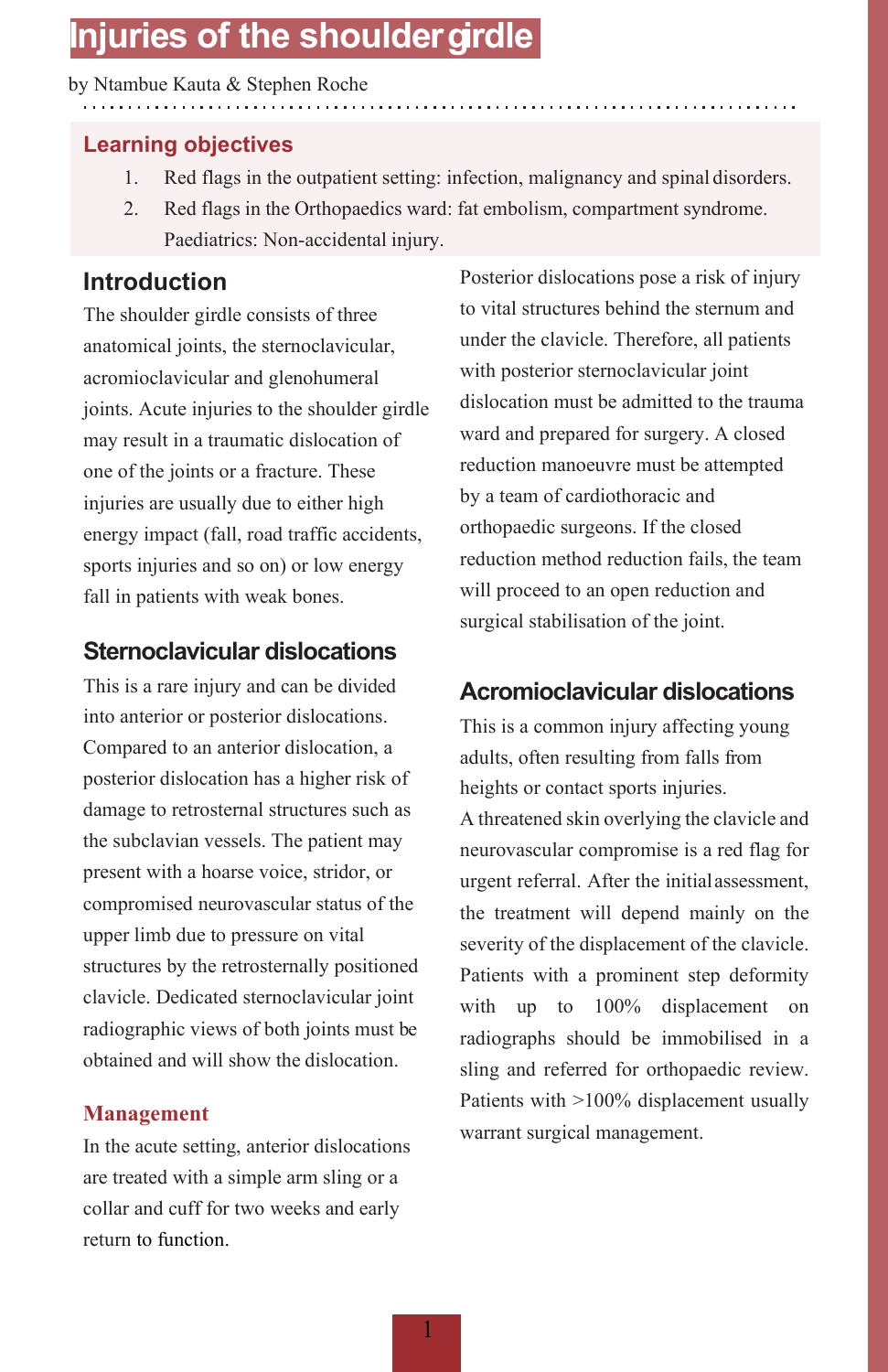

X-ray shows an acromioclavicular dislocation with more than 100% displacement.

## **Shoulder dislocations**

The glenohumeral shoulder dislocation is the most common in the human body. Patients younger than 30y may develop recurrent instability, and those older than 40 are likely to present with an acute cuff tear or avulsion fracture of the greater tuberosity.

#### **Assessment**

A clinical examination must exclude brachial plexus, axillary nerve and vascular injury. On X-rays of anterior dislocations, the humeral head displaces medially and inferiorly. Posterior dislocations can be easily missed because only physicians aware of the 'light bulb' sign can make the correct diagnosis on AP radiographs. Besides AP and Y-view (lateral X-ray of the shoulder), a modified axillary view is essential to assess this injury.

#### **Management**

Inline traction (Hippocratic method) under conscious sedation should be used to relocate the shoulder. The neurovascular assessment must be repeated and documented after the relocation.

**Fracture-dislocations** should have orthopaedic input before attempted reduction. At two weeks, patients should be reassessed for residual instability or, most importantly, a traumatic cuff tear (ideally with ultrasound or MRI) which should be urgently addressed surgically.

Other rare forms of shoulder dislocations involve acute traumatic inferior dislocation and multidirectional instability, often because of generalised ligamentous laxity.



AP X-ray of acute shoulder dislocation with an associated fracture of the greater trochanter.

All acute dislocations are treated initially with an emergency room or sports field relocation followed by a course of physical therapy. Patients presenting with recurrent dislocations or patients younger than 20 years of age and involved in contact sports, should be referred to an orthopaedic surgeon for reassessment and further treatment.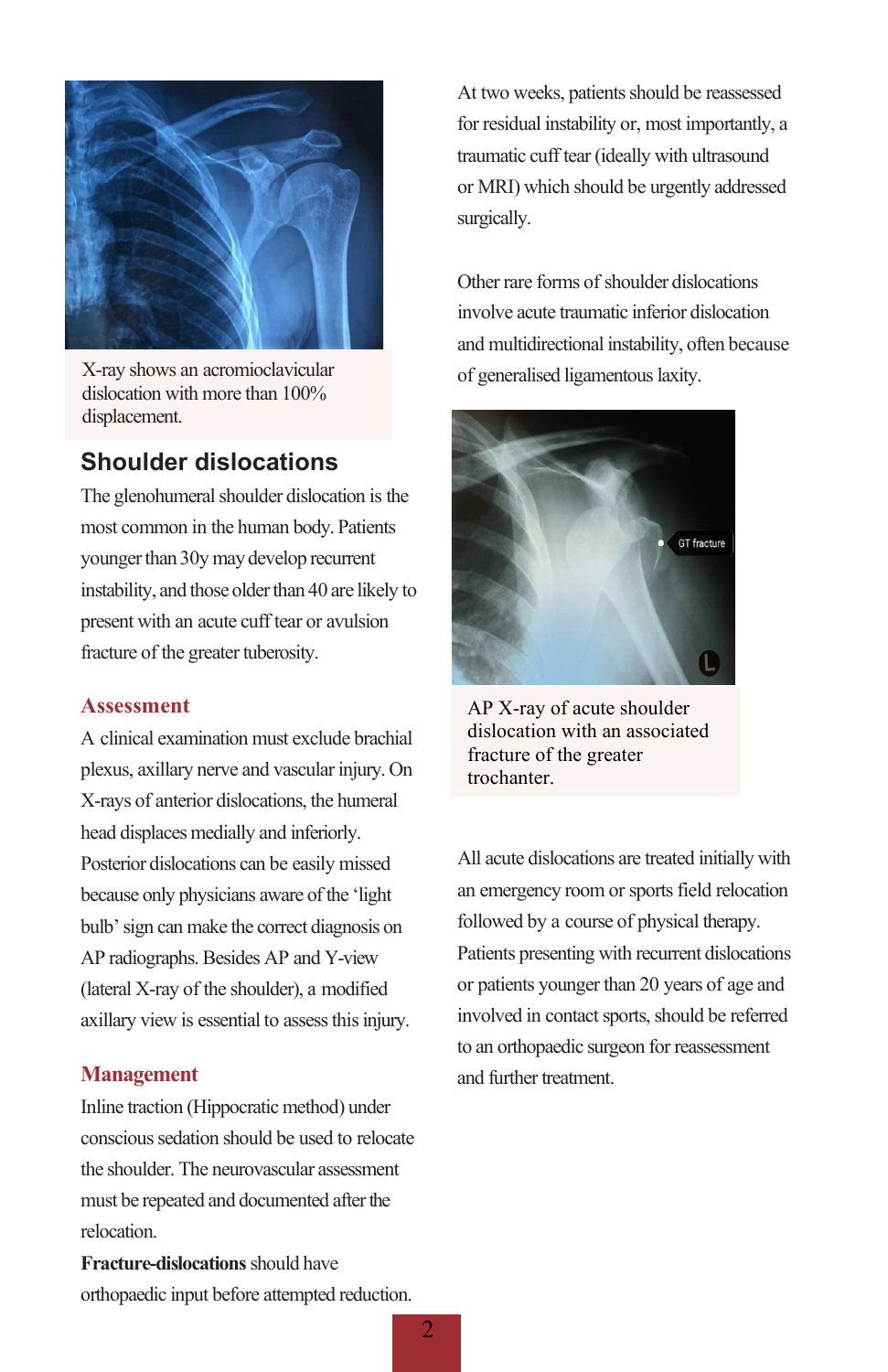## **Clavicle fractures**

Most clavicle fractures will respond well to immobilisation in an arm sling for 4 to 6 weeks and an early gradual return to function. Full healing is to be expected in 8–12 weeks.

**Absolute indications for surgery** are open fracture, skin tenting, neurovascular injury requiring repair and symptomatic non-unions after conservative treatment. **Relative indications for surgery** are multiple fractures, and patients' work or leisure requirements.



X-Ray showing a midshaft clavicle fracture with 100% displacement and shortening.

valgus or varus deformity of more than 30 degrees).



#### **References**

Apley and Solomon's System of Orthopaedics and Trauma 10<sup>th</sup> Ed. A Blom et al, (Eds) CRC Press, 2017.

Bhandari, Mohit, ed. *Evidencebased orthopedics*. Vol. 77. John Wiley & Sons, 2011.

Rockwood and Green's: Fractures in Adults, 7th ed. J H Beaty et al, (Eds) Philadelphia: Lippincott Williams

**Proximal humerus fractures** These are fractures proximal to the surgical neckline. The majority of these injuries can be treated conservatively in an arm sling or collar and cuff. **Surgical indications** include open fractures, fracture-dislocation, displaced articular segment split fractures, pathological fractures and fractures which have failed conservative treatment (100% displacement, less than 50% apposition),